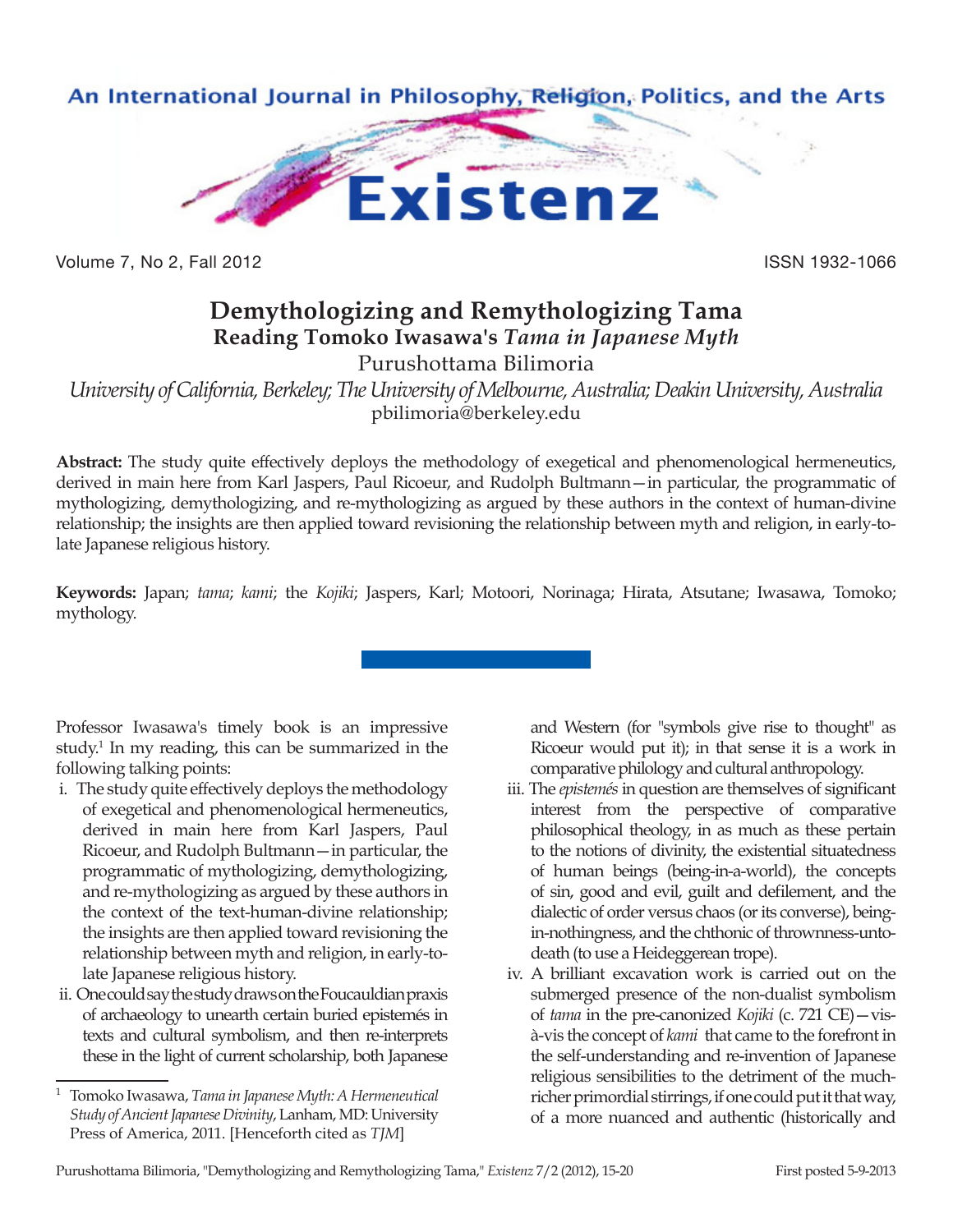textually), "unthought" of Japanese religio-cultural production. The work of retrieving the lost years of mythic reason, or the Age of the Gods (*TJM* 3).

v. The study teases out the implications of this alethetic journey through the archives of Japanese culture both religious and secular—for a monotheisticallyconceived divinity (mainly in Western theism) as well as for the Platonic tradition of metaphysics, both redolent of certain dualistic ontologies, in contrast perhaps to Heraclitean physis which has deep resonances with the dialecticism of tama. Heidegger would be at home, in this language of the relativity of being—notwithstanding the alignment of Heidegger with the Platonic rather than the Heraclitean dialectic (*TJM* 153).

The basic argument seems to be that the teaching of Neo-Confucian schools that migrated into Japanese territory in the seventeenth century, from the farmhouses to the feudal shoguns (notably the Tokagawa), privileged the humanist and secular interpretation of the Japanese experience of *kami,* and overlaid this on a priori, perhaps more primal, or at least ancient, originary stratum that the *Kojiki* textualizes, but which remains awesomely elusive and bounded in mystery (not unlike Rudolf Otto's concept of the "numinous"). Now this argument is itself based on the double debut of deconstruction and re-construction carried out by the eighteenth century Japanese scholar, Motoori Norinaga. Motoori's multi-volume output of his groundbreaking philological and painstakingly exegetical work on pre-Sinolized Japanese mythology still appears to be something of a *tour-de-force*. But for Motoori, it would seem, the marvels of Japanese language would remain at large.

But why language as such? Why not the pre-made texts that can be read-off directly? Why the need for this deciphering and searching for what Ricoeur calls "ciphers" rather than signs and codes, words and grammatical finesses, using as it were the magnifying glass? Is it that what Iwasawa refers to in Chapter One as "the Japanese language," or was it some form of speech or lettered scriptography that the modern harbingers and inheritors of what has came to be known as Japanese language transmuted and transformed after the Chinese script was adopted (for its semantic and not for the phonetic morphology) and skilfully adapted in the unique *kanji* ideograph?

In response, it is argued that what was there prior to this was a primitive (Iwasawa stops short of using the epithet "pagan"), perhaps even pre-modern (in the sense in which it might have been seen then in the euphoria of the new imperial borrowings), that subsequent generations forgot and became oblivious to the originary characters. Language thrives and survives on recognition and repetition, not so much on its refinement but use, as the later Wittgenstein would put it; and language that has declined remains confined heretofore to an undecipherable script (think of Indus-Brahmi and various Mesopotamian languages) and of course myths too, which may find ritual or performative expressions (in Mary Douglas' terms). Language dies, as the saying goes, a natural death.

Well, there seems to be a complicated intellectual story behind all this, and Iwasawa commits considerable space in the book describing for us and indeed translating the background, the texts and thinking involved in Motoori's attempt to recover the lost *archē* as it were.

Motoori has a rival and to some extent a detractor on the precise signification of the concept of *tama*, namely in the scholar Atsutane Hirata; the *Kojiki* was off-set by another officially recognized text, the *Nihon Shoki* (c. 720 CE), written in Chinese, the common diplomatic language, achieving the status of official national history. In the latter, the process of mythologization succeeds in expunging the mysterious, the ready-at-hand-to-beinterpreted ciphers (using Jaspers' trope), vital clues to the existential and moral repertoire, aspirations as well as failings of human beings (as seen from the perspectives of the ancestors and the natural gods). Instead, it presents the texts—couched in a supporting language that itself is already highly formalized and sterilized—as facts, as history, as fossils that call out to be acknowledged. But they do not warrant in and of themselves or are shielded from any need for deeper digging or excavation for supposed hidden meanings, or other coded divine treasures.

Jaspers' rejection of the rigid fact/value distinction of logical positivism surprisingly appears to echo in Motoori's sensitivity towards a certain dynamism of religious experience and self-understanding of a people, that at the same time empowers the self toward transformation—and fusion of horizons—when the text is approached with the dialectical consciousness of de- and re-mythologization (*TJM* 12).

The cipher, *tama* (たま) signifies (1) spirit, (2) soul, (3) jewel [which resonates with spirit], or (4) spherical shape, where "spirit" appears to be most fundamental to Motoori's philological reading. The cipher has three parts in the original hieroglyph: "rain," "the sacred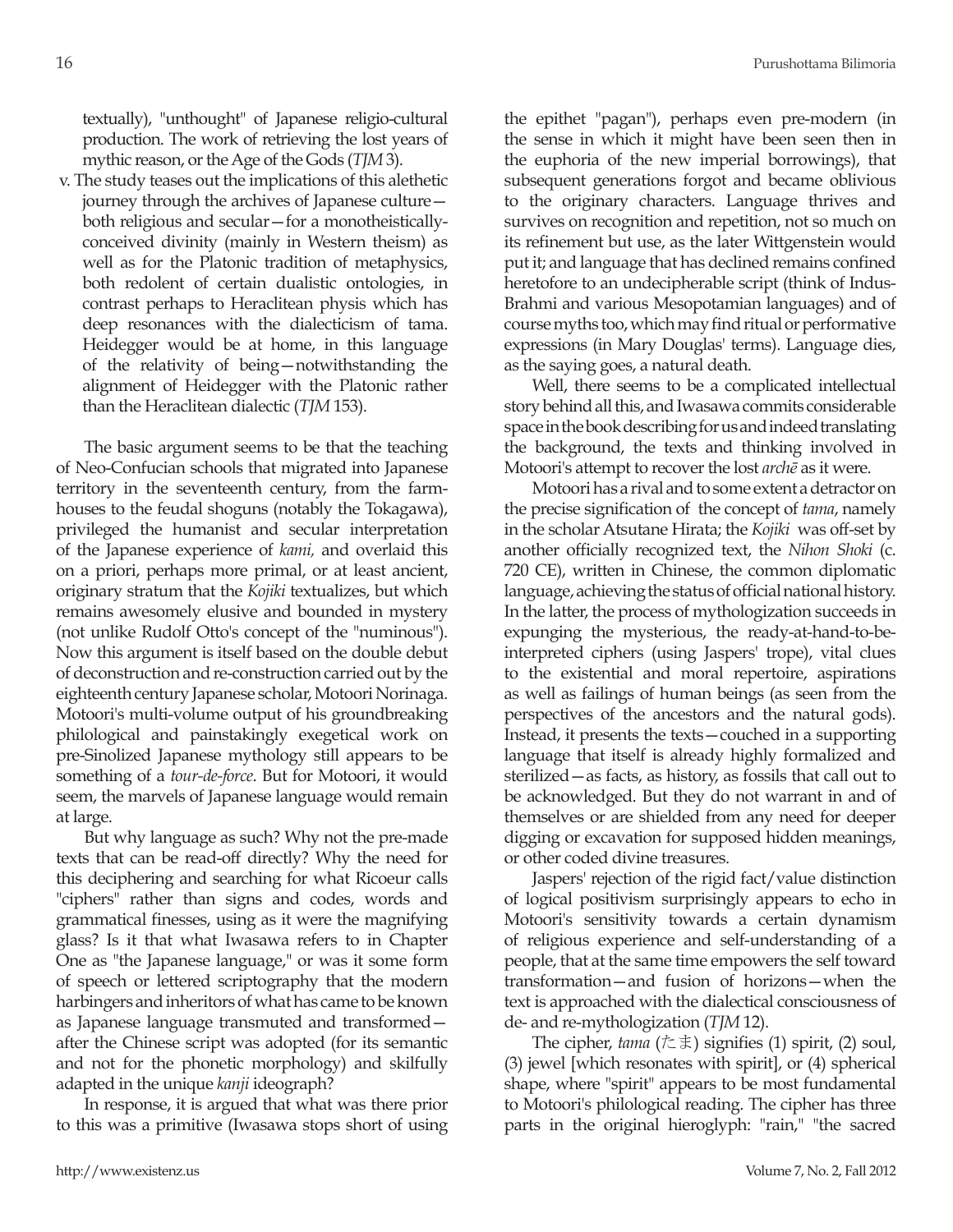bowls that contain the prayers to the divine," and "a spiritualistic female medium." "In short, this character signifies the situation in which a female medium dances in front of an altar, praying to the divine for rain" (*TJM* 14). Through a series of further supplements, such as *hi* (日, and *musu* 蒸す), thus *musuhi* (蒸す日) / *musubi* (結びつける), the semantic field expands to embrace "breathing," "streaming," "coming into being"; and even the sun, the giver of fire and light, are implicated (*TJM* 15). And we are told that *musu-hi* lends itself to the ultimate interpretation as the mysterious, aweinspiring quality that brings about whatever comes into being, or steamy (ghostly) light/fire. This vital force is the new discovery that Motoori makes in decoding the *Kojikii*: the mysterious property of *tama* that stirs and motivates whatever comes into being; of which kami may be read as the concrete manifestation. (I wish later to draw some parallels with the Hindu Samkhya system, and the nondualist Advaita Vedanta.) Modern Japanese scholars, such as Maruyama Masao, have also underscored *musuhi* as historically a bedrock of Japanese religious experience (*TJM* 89).

The word "primodial" or "primal" was used earlier, and this is explicated as indicating that the concept is pre-rational and even in a sense pre-ethical (for a fullyflashed out theory of ethics is not yet formed, but as with sprouts the seed is already fertile with the goods). And incidentally, not all the gods are benign: some are good, some are bad, others perhaps ugly, or crooked and deceitful. The cosmological picture that emerges here is one that is not of the pristine, pure, and snow as white, before the Fall in the Genesis account, but one, very much as in Vedic homology, that is mixed with or crosses the border zones between the auspicious and spell-caste, good and evil, luck and misfortune. This is how the ancients experienced the world, and the text speaks to that worldview; language speaks the truth of its own house of being, before it is thoroughly mythologized, and the Fall is in the reverse direction to the one given in the Genesis. This is so very interesting and a striking contrast, richly so for comparative theology as well.

Here, I cannot say it better than Iwasawa does herself, so I shall resign myself to citing certain passages directly to bring out the force of the analysis here. Prefacing Motoori's astute argument, Iwasawa tells us with a crispness of nearly a haiku:

In challenging the prevailing notion that *kami* is the key to understanding the *Kojiki* and thus should be regarded as the core concept of Japanese religious

experience. Motoori proposes another view that emphasizes the role of *musubi no mi-tama* as the central principle of existence. It is in *Tamakushige*, meaning "the Comb-Box Decorated by *Tama*," that Motoori passionately describes the true Way that he believes consists in the grace of *musubi no mi-tama*. [*TJM* 13]

## And here is the original from Motoori:

Let us state briefly the content of the single true Way. First, the general principle of the world must be firmly grasped. The basis of Heaven and Earth, the gods, and everything without exception derives from the *Musubi no mi-tama* of the two deities Takami-musubi and Kami-musubi. As creatures that come into being, generation after generation of humans are born, and countless things and events arise, but there is none that is not derived from the *tama*. Accordingly, in the beginning of the Age of the Gods when the two great deities Izanami and Izanagi gave life to our land, to the various deities, and to all things, the basis was the *Musubi no mi-tama* of Takami-muubi and Kami-musumbi. Since the *Musubi no mi-tama* is the mysterious and profound work of the gods, human wisdom cannot reason it out, despite the best efforts to define it according to various principles. [*TJM* 14]

Understanding it must, through reasoning. And to help with this process, the tradition provides its own Hermes, who mediates between the two realms (*TJM* 72), the supernatural and the natural, the human and the divine, essences and properties, for in a sense the two are not separate (though distinguishable in space and events); and it is *musubi* that is attributed with the task of mediating and conveying the mysterious, divine quality of bringing into being, and in that process delivering the understanding of the mystery, the divine impulse; through this bringing all that is comes into being.

There is a kind of ontological internalism implied here; the components as the basic building blocksthat is the elements: wind/breath, fire, air, space, and the intentions of the gods—combine in simple forms (what the Indian Nyaya would call atoms, dyads and triads, and karma-souls), and from these simple forms, or energies, more complex conglomerates of substances and things and beings are structured; but in this very process of engineering as it were there is awakened a kind of self-awareness, a knowing about what is actually happening, and it reveals itself to its various parts, or some animated/living parts which through further complexity emerge and stand apart. Intelligence is the infusion that is held up in this mysterious mirror,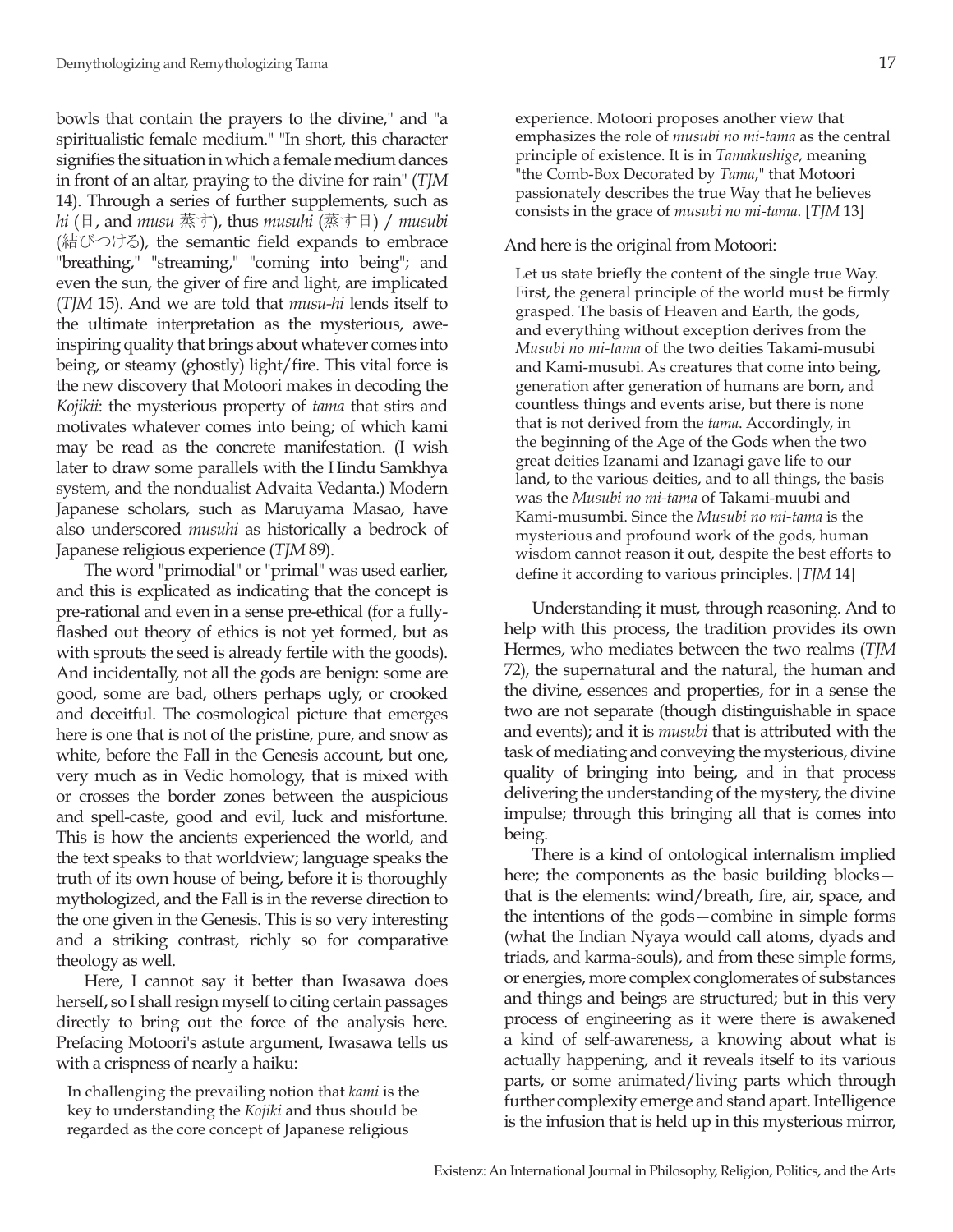and that too is *tama*. I am making this interpolation as a further step in interpretation, and so I stand to be corrected. But it would seem to me that the language used in describing the emergence and then the concealment of *tama* from human's gaze, speaks to that intricate epistemography.

Thus while Motoori and Hirata hold *tama* to be the life force, and its primordial state emerges from a mysterious union of man and a woman, ever procreating and proliferating, Motoori places emphasis on the vital aspect of *tama*, whereas Hirata maintains that the mediation also extends to the realm of the *dead*. Thus, according to Hirata, "after death, all the *tama-shihi*(s) depart from the human bodies in which they had resided, and go to the world of the dead, traditionally a mountain close to the village. There the *tama-shi*(s) become the *tama* of ancestral gods, continually observing the living" (*TJM* 73 f).

But surely that tension is the real dialectic, and it seems to me Iwasawa is inclined toward a more optimistic and utopian valence that Motoori brings forward from the hoary texts. There is further discussion of how one of the interpretations informed Shinto death rituals, affinities with the dead, the belief that the soul of the dead remains in our world ("not gone anywhere" as my deceased wife's soul whispered into my ears, in what seemed like a waking-dream state), and perhaps informed the theory of the transmigration of *tama* into another person's body.

The dispute of course arises when Hirata (and scholars who follow him) maintain strongly that "the most primordial notion of the divine was derived [by the ancients], not from such an abstract notion as lifeforce, but from the ordinary and abiding Japanese belief in their ancestors' dead souls/spirits" (TJM 74). But another concept, ara-mitama (あらみたま), brings out the symbiosis in ancient Japanese understanding of good and evil with life and death. One begins to die as soon as one is born; one encounters death of others in one's life (close ones, even of enemies, which might move one to empathy, retrospectively too); one confronts one's own mortality from time to time, one might even prepare for its eventuality (as reflected in the Retirement plan and the Will, "safely with the attorney's" as they say); the ultimate waning of life-force is death itself, uncontrollably so, like the wild wind, the wandering monk. In Heidegger's touching terms, we are always, forever, in the state of thrownness-untodeath; the abyss of nothingness that recalls dying, is only a step ahead of us, but due to other illusions and life-preoccupations we do not see it, until a mirror is held up for us, or it's too all too late, the late indeed.

Even more significantly, it is also *tama*'s inherent vigour to deflect the dualism of the polarity not only of life and death, but also of good and evil, the divine and the human, the there and here. Hence, mediating these two realms, the extremes, "*tama* exhibits apparent contradictions." But who is afraid of contradictions and contraries or of unfaithfulness to the dictates of rational epistemology or conventional normativity in the realm of the living (or the dead)? Not the ancients. In the last chapter of the book the ability of Japanese culture of the ancients to hold firmly to this tension and this as the inexorable fate of the becoming that gave us being (and whatever else) is captured vividly with poetical imagery; but here in the discussion on Motoori's exegetical hermeneutics, there is something of an apologetic toward ironing out, overcoming contradictions and transforming "what looks like dualism into a dynamic monism." And, reading between the various lines (while knowing admittedly next to nothing about this particular myth that I am now converted to be its ardent student), it does not seem to me that the tradition other than the reformative, mythologizing, political "nihonism" (if I may put it this way for the imperialist privileging of the more clinical nuance via *kami*) was in any rush to resolve and/or dissolve the contradictions that the myth reveals from within its own womb.

In *Rig Veda*, *Vac* (Speech), the first-born of Truth, emerges in a bewildering wonder, "What am this '*I*'? Whereforth am I from? What is this Speech-ing?" and then vanishes;<sup>2</sup> only the gods know Her hiding place; poets whisper her in their souls (think of Sama-Veda, Veda of Songs, Rumi), and human beings look to the horizons of sunrise and sunset, ever seeking her out; but they mangle her also in their own angry human speech-acts.

I wish to move to the last two chapters as the erudite discussion here ties in with the summary (point 5 in particular) I began with. Taking her cue from Ricoeur on the problem of evil, guilt, sin, defilement and indeed the chaos that these make for (or to which these are closely linked), Iwasawa returns us to various narratives in *Kojiki* wherein the relationship between life and death,

<sup>2</sup> I have explored this theme further with the constant fading of being-ness traced in any manifestation into receding emptiness, even utter Nothingness, in my recent paper "Why is there Nothing rather than Something? An Essay in the Comparative Metaphysic of Nonbeing," for the Max Charlesworth Festschrift in *Sophia*, Vol. 51, Issue 4, December 2012, pp. 509-30.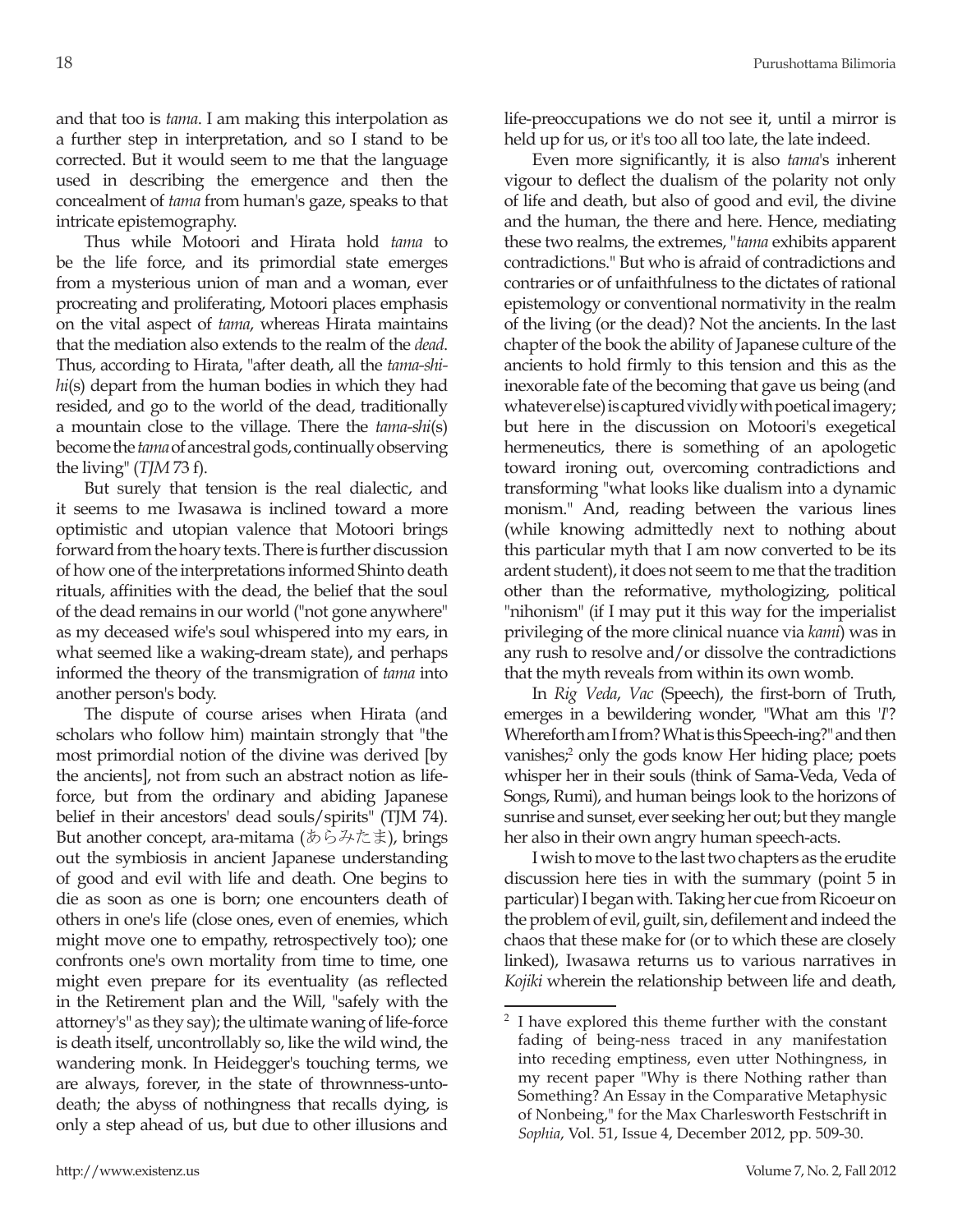the uranic and the chthonic, creation and destruction, is revisited. Ricoeur who was only too eager to conclude that "the principle permeating all creation-myths [including Near Eastern and Mediterranean myths] is 'the final victory of order over chaos'" (*TJM* 123). Taking issue with Ricoeur, Iwasawa could see that the Japanese tradition could well hold onto the tensions and contradictions perceived therein, or at least the polarity, between chaos and order, without needing to flee from them, or overcome them, or bury them, or go mute on the dialogic process, or abandon the project of living and morality, and the challenge of re-mythologization that a people or culture may be called upon. Like Escher's spiralling stairway, or Nietzsche's eternal returns, there is a recurring cycle of chaos and order; "order is never permanent, repeatedly confronting contradictions that re-invigorate and re-organize itself [sic]" (*TJM* 123).

Likewise, on earthly sins, that include defilements and calamities visited as a consequence or even otherwise on the community, the sole cause is not blamed on the individual committing certain misdemeanours, for which of course he will be rightly judged, but in part is attributed to the ebb and flow of  $ki$  ( $\ddot{\triangleright}$ ), the vital force and energy in nature (related to *chi*?), similar to natural disasters which are beyond human control. *Ki*  registers for the Japanese the limits of the vigor of *tama*, perhaps like the principle of entropy. And this can be rectified through community rituals (not unlike the massive *yajnas*, sacrificial rites, performed periodically in India and patronised or sponsored by well-endowed *rajas*, kings). Storms, deluge, earthquakes and tsunamis too, let us say, as well as decline in fertility, libidinal prowess, creativity, vitality and cognitive function, are caused when the condition of *ki* is compromised and thereby the homologous equilibrium between heaven and earth is lost or decreased. Untoward human action is part of the fall-out; hence the wrongdoer is not pulled aside as the sole perpetrator or contributor to the particular crime for which he is socially stigmatized. This calls for compassion and understanding and an effort towards rehabilitation of the criminal, following certain expiatory rituals or rites of atonement.

I do have one question: Whereforth love? Is there space and role for love within the broadened nuance of the cipher of *tama?*

While going through these chapters, I kept wondering whether the author was aware that such myths as described above and especially the dialectical response to the Ricoeurean problem of evil and his own theodical solution (corrective on Western theodicy), abound in the Indian textual corpus as well. And to my surprise a single short passage is cited almost at the very end of the book on the myth of Indra (often known as Indra's net (*jal*), though the source given is Mircea Eliade). Indra is the Vedic storm god, and this is what is said of him:

Whether we see him sending thunderbolts to strike Vrtra, or setting waters free, or sending the storm that goes before rain, or absorbing fabulous amounts of *soma* [read beer/spirits], whether we see him fertilizing the fields or see his fantastic sexual powers, we are always faced with some manifestation of the life force.…Indra keeps the cosmic forces constantly in motion to circulate biospermatic energy through the whole universe. He has an inexhaustible reservoir of vitality, and it is upon this reservoir that the hopes of mankind are based. [*TJM* 132]

Indra is also the giver of immortality, and the model for later pantheistic God of Hinduism.

The dread of the *chthonic*, unlike in Western (particularly monotheistic and *mono-onto-lingual*) consciousness is not *suppressed and exterminated* so that the dialectic could culminate in a unitary One. Shankara's nondual ontology holds the tension between Samkhya's ultimate principles of *Purusha* and *Prakriti* (Spirit and Matter, Male and Female), *sat* (being) *and asat* (non-being) in equipoise, in integral balance, so that there is never Two, but not One either (despite what we might be inclined to understand by the oblique term Brahman, for what is equally important is the implicative involvement (internment) of *Ishvara*, the gods, *mithya* (illusionary manifestations), that gets even more pronounced in Ramanuja's theology and in the cosmo-theophany of the *Bhagavadgita's*. Hence in *tama*  metaphysics too, one sees that the "reality of everyday life is relativized, and we learn that life originally consists, not of the ordered cosmos, but of inconsistencies and incongruities; in other words, we realize that all beings are ultimately non-foundational" (*TJM* 153).

It is also the case that, unlike the Platonic dialectic that eventuates in immaterial Ideas (ιδέες*),* the dialectic of *tama* does not culminate "in anything, nor does it pursue sublimation." This non-foundationalism, the bottomless ground of uncertainty and quiddity of contradictory and incongruent dialectic of life and death, good and bad, God and anti-God, the pure and impure, the uranic and the chthonic, is also I believe echoed in the vivid and compelling imagery in the tenth Mandala of the *Rig Veda,* where the fishy-*rishis* are speculating on the origins of the universe; and I would